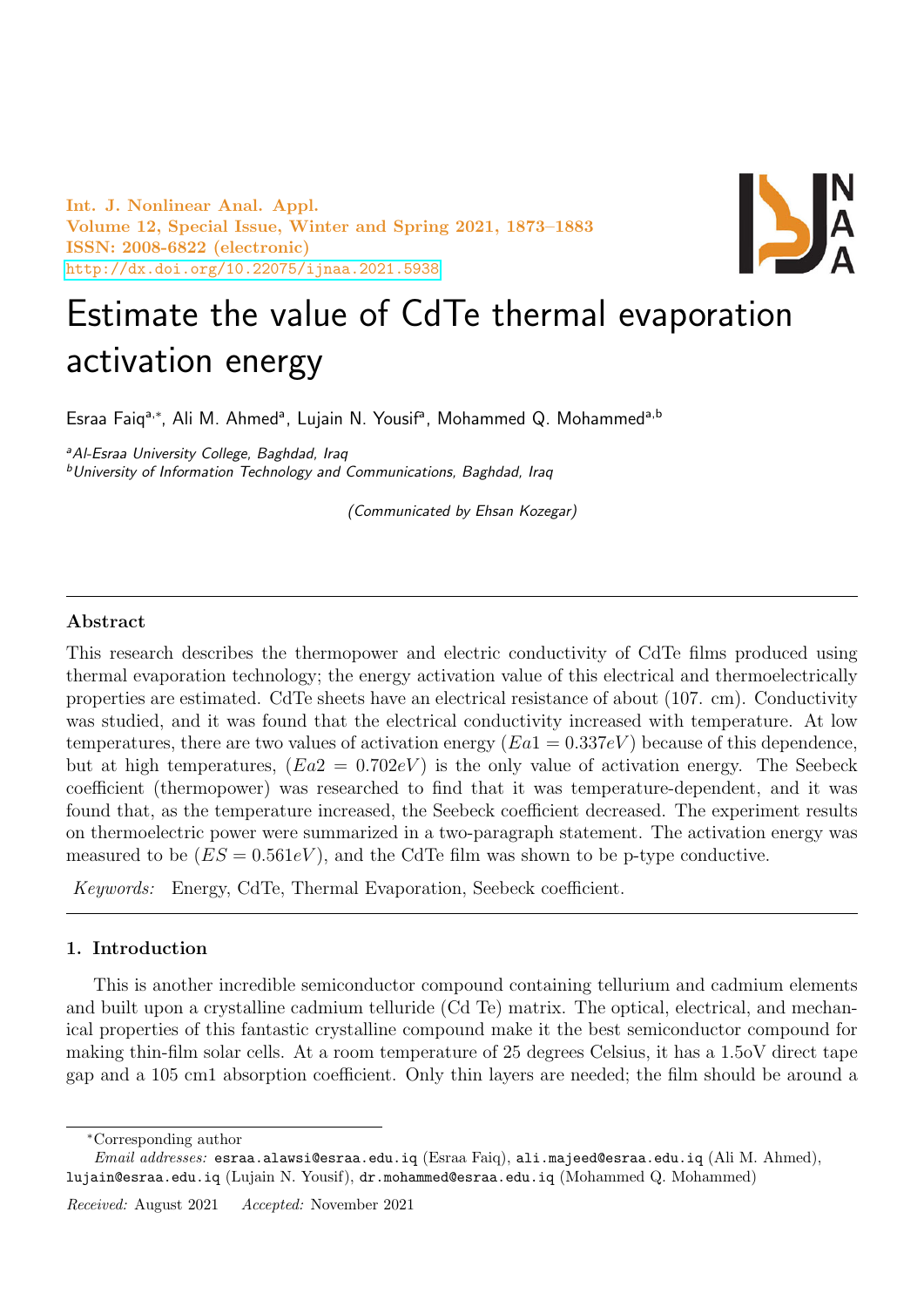

<span id="page-1-0"></span>Figure 1: the zinc blend structure of CdTe compound

few microns thick for photons with solar energy higher than the band gap. Even at a broad range of temperatures, CdTe has consistently exhibited better optical properties than alternative substrates for the long-wavelength (i.e.,  $> 18m$ ) transparent II-VI materials. At high temperatures, CdTe, which is inexpensive and moisture-resistant, can be used in place of filter membranes. Nevertheless, it's possible to cleave or scratch the softest II-VI the easiest. These traits imply that cheap manufacturing operations can be very productive [\[15\]](#page-9-0).

Cadmium telluride is an II-VI semiconductor compound that has many applications in optoelectronic devices. The hexagonal wurzite phase or cubic zinc-blende phase can crystallize in these semiconductor materials [\[17\]](#page-9-1). However, theoretical features of cadmium telluride optical characteristics, notably in the "hexagonal wurzite phase", have been addressed infrequently, with the majority of published data relating to the "cubic zinc-blende phase"[\[15\]](#page-9-0).Zinc-blend structure (ZB) is derived from the diamond structure and is composed of two interpenetrating cubic close-packed lattices. The zinc-blend structure is very similar to the structure of diamond, but it differs from the latter by the alternative of two different elements. The atoms of one element are located at the sites of face centered cubic (FCC) lattice, while the atoms of the second element occupy center of four (out of a total of eight) small cubic. The Cd atoms in CdTe compounds contain, in their ZB structure, four molecules per cell unit. Each Cd is encircled by four regular Te atom tetrahedral as shown in the fig [1](#page-1-0) The structure of the zinc mix is the steady shape for bulk single CdTe crystals at atmospheric pressure, in contrast to several other II-vI semiconductor compounds, in which both zinc blended and rooted bulk crystals are used [\[1\]](#page-9-2).

Films with CdTe can be found in several opto-electronic devices like:

- 1. Solar cell: To construct a p-n junction photovoltaic solar cell generally sandwiched with cadmium sulphide (CdS). Ferekides et al. today revealed that CdTe/CdS thin film solar cell was converted to  $15.8\%$  [\[10\]](#page-9-3).
- 2. The ideal gamma-ray detector (CdZnTe) and flawless solid state X-ray [\[25\]](#page-10-0) have all been combined with a small quantity of zinc by CdTe.
- 3. Mercury may be used to produce a multifunctional infraround detector (HgCdTe) [\[19\]](#page-10-1).

#### 2. Vacuum Evaporation Technique of CdTe Thin Film

Some of the preparatory procedures used to make CdTe films include vacuum evaporation [\[20\]](#page-10-2), spray pyrolysis [\[9\]](#page-9-4), electrodeposition [\[18\]](#page-10-3), electro-free deposition [\[8\]](#page-9-5), FF sputtering [\[6\]](#page-9-6), close-space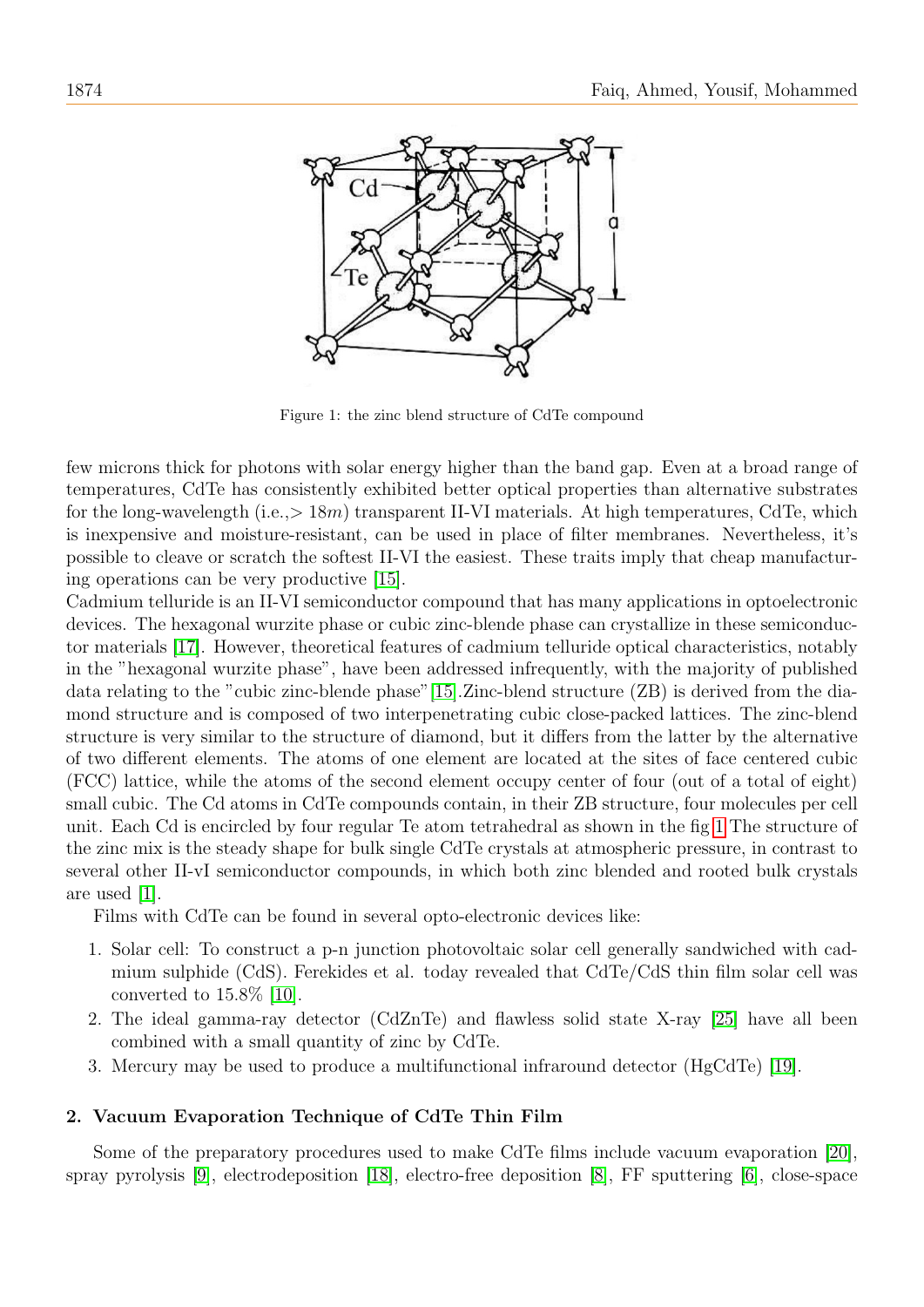sublimation [\[22\]](#page-10-4). Vacuum evaporation possesses a myriad of benefits, including a simplistic and inexpensive procedure for depositing a large amount of substance across a massive region. The contaminants in the soil will diminish, and there will be a huge drop in the oxides (an increase in oxygen concentration) [\[20\]](#page-10-2).

However, CdTe film preparations with vacuum evaporation usually have small, small-grain minority life, high resistance due to their many grain boundaries.

Vaporization Resistive heating of CdTe thin films is done using a resistive heating boat or filament made of a refractory metal, usually "W, Mo, Ta, Nb." "Cubbles of quartz, graphite, alumina, and zirconia" are all different materials used for indirect heating. The main criteria that affect support material selection are the evaporation temperature and alloying and/or chemical reactivity with the evaporate. Most materials, including "Si, Al, Co, Fe, Ni," will not have their supports interfere with evaporation unless their supports are "very reactive."

## 3. CdTe Thin Film Electrical Characteristics

At higher temperatures, the thin layer semi-conductor gives lower resistance. These semiconductor films have a banned power strip that is categorically coupled to the valence and conduction strips. Many carriers are inactive at very low temperatures (very few free electrons in the conduction band and free holes in the valence band). Free electrons and free holes in the valence belt are more likely to be placed in the driving band as temperature rises, resulting in more free carriers contributing to conductivity and lowering resistance.

#### 4. D.C. Electrical Conductivity

The capacity of the substance to oppose electrical current is measured by electrical resistivity. A low resistivity shows a substance that permits the electric charge to move easily. The electric resistivity SI unit is the (also known as the). The Greek letter  $\dot{e}$  di is frequently represented (rho). The reciprocal amount of electricity resistivity is the electrical conductivity and evaluates the ability of a material to drive an electrical current. The Greek Letter DE is usually represented (sigma). Its SI unit is (alternatively.cm)-1.

$$
\sigma = \frac{1}{\rho} \tag{4.1}
$$

Many resistors and conductors are constructed of one material and have a uniform cross section with a uniform flow of electric current. The electrical resistivity () in this circumstance leads to:

$$
\rho = R \frac{\mathbf{A}}{\ell} \tag{4.2}
$$

Where:

A: is the cross-sectional area of the specimen (measured in square meters,  $m^2$ )

R: is the electrical resistance of a single material specimen (measured in ohms, die)

l: is the material part length length (measured in meters, m)

The temperature dependence of the electrical conductivity  $(\sigma)$  is given by Arrhenius equation [\[12\]](#page-9-7):

$$
\sigma = \sigma_0 exp\left(\frac{-(E_F - E_V)}{K_B T}\right) \tag{4.3}
$$

Where:

 $\sigma_{\circ}$ : the pre-exponential factor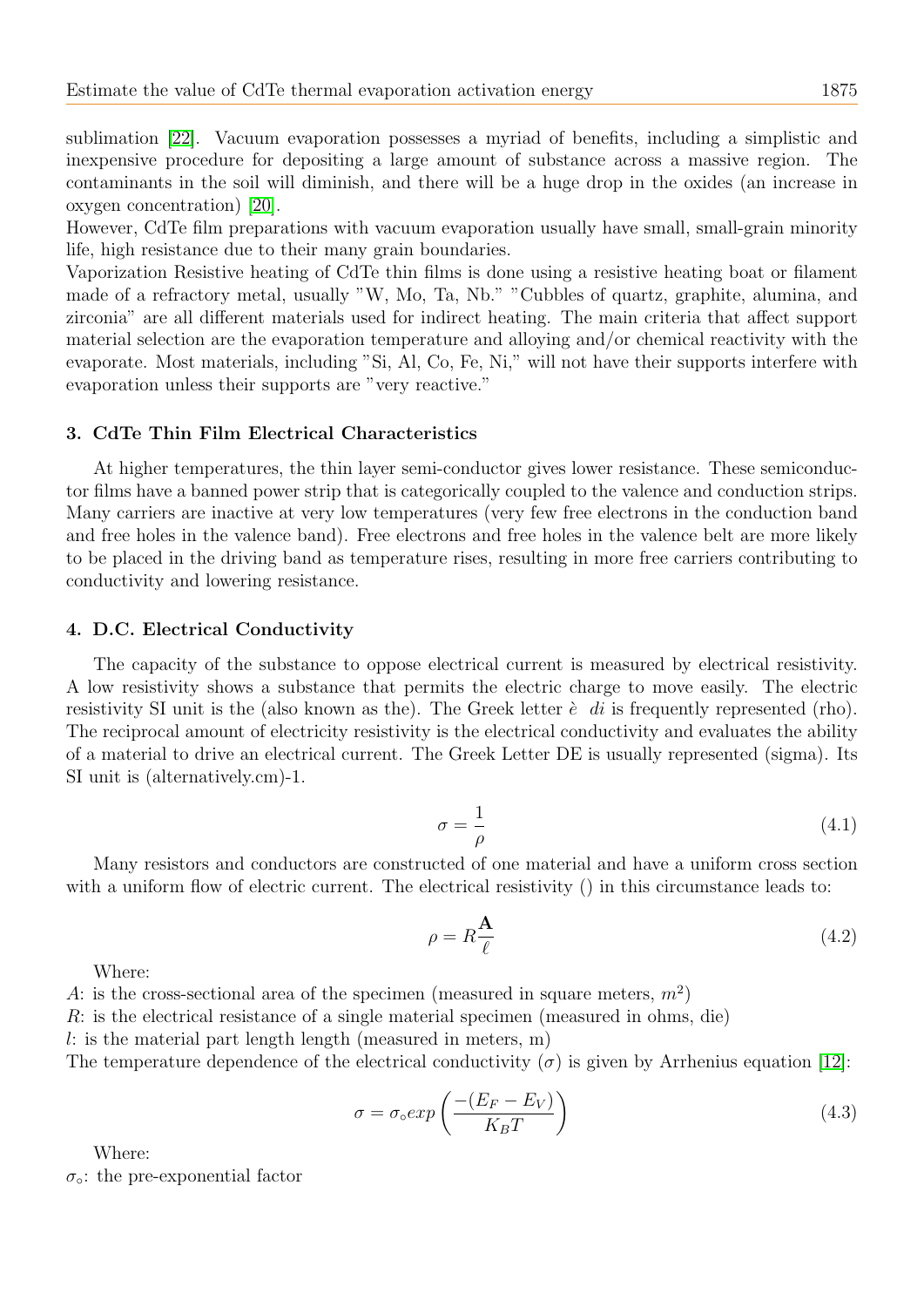$E_V$ : valance energy band (valance band edge)  $E_F$ : The Fermi Energy Level  $K_B$ : Boltzmann's Constant T: The Absolute Temperature

The activation energy of the dark conductivity was discovered by fitting a linear relationship between the slope of  $\ln(\square)$  and (1/KBT), where the slope denotes the activation energy, and this value is reported in units of Joules (eV). In chemical terminology, activation energy is defined as the energy required to get a reaction started.

## 5. Thermoelectric Effect

Can temperature shifts be immediately translated into voltage? A voltage is created if the thermoelectric device has a different temperature on either side. In this process, heated and cool gases separate to produce thermal steam. To generate power, measure temperature, and raise or lower the temperature of goods, it can be employed. When charging, it's important to know if you are going too hot or too cold. Being able to tell that when charging might improve your thermoelectric device's temperature management.

Thomas Johann Seebeck discovered in 1821 that a closed system of two metals, one at each junction with a temperature difference, would be magnetic and capable of producing a current when set up correctly. The procedure that Thomas Seebeck observed led to the naming of the Seebeck effect, a procedure to discover the development of electrical potential difference in the junction between two types of metals of differing temperatures. There's a term called "thermopower" (also known as "Seebeck coefficient") in materials science that relates the temperature variation in the material to the induced thermopower voltage. In terms of thermopower, a material in the "S" diagram shows how the thermopower can be calculated. (s) Although units in V/K measurements are more common, they are still widely used. A device that relies on charged carriers (electrical transmission) uses the thermopower symbol.

If the temperature difference  $\Delta T$  between the two ends of a material is small, then the thermopower of a material is defined approximately as:

$$
S = -\frac{\Delta V}{\Delta T} \tag{5.1}
$$

 $\Delta V$ : thermoelectric voltage is seen at the terminals.

Using this [\[13\]](#page-9-8), you can treat the temperature dependence of the Seebeck coefficient in a p-type semiconductor as follows:

$$
S = \frac{K_B}{q} \left[ \frac{(E_F - E_V)}{K_B T} \right] + \mathbf{A}
$$
\n(5.2)

So:

 $K_B$ : The Boltzmann's Constant T: The Absolute Temperature  $E_S = E_F - E_V$ : The Activation Energy for The Thermoelectric Power.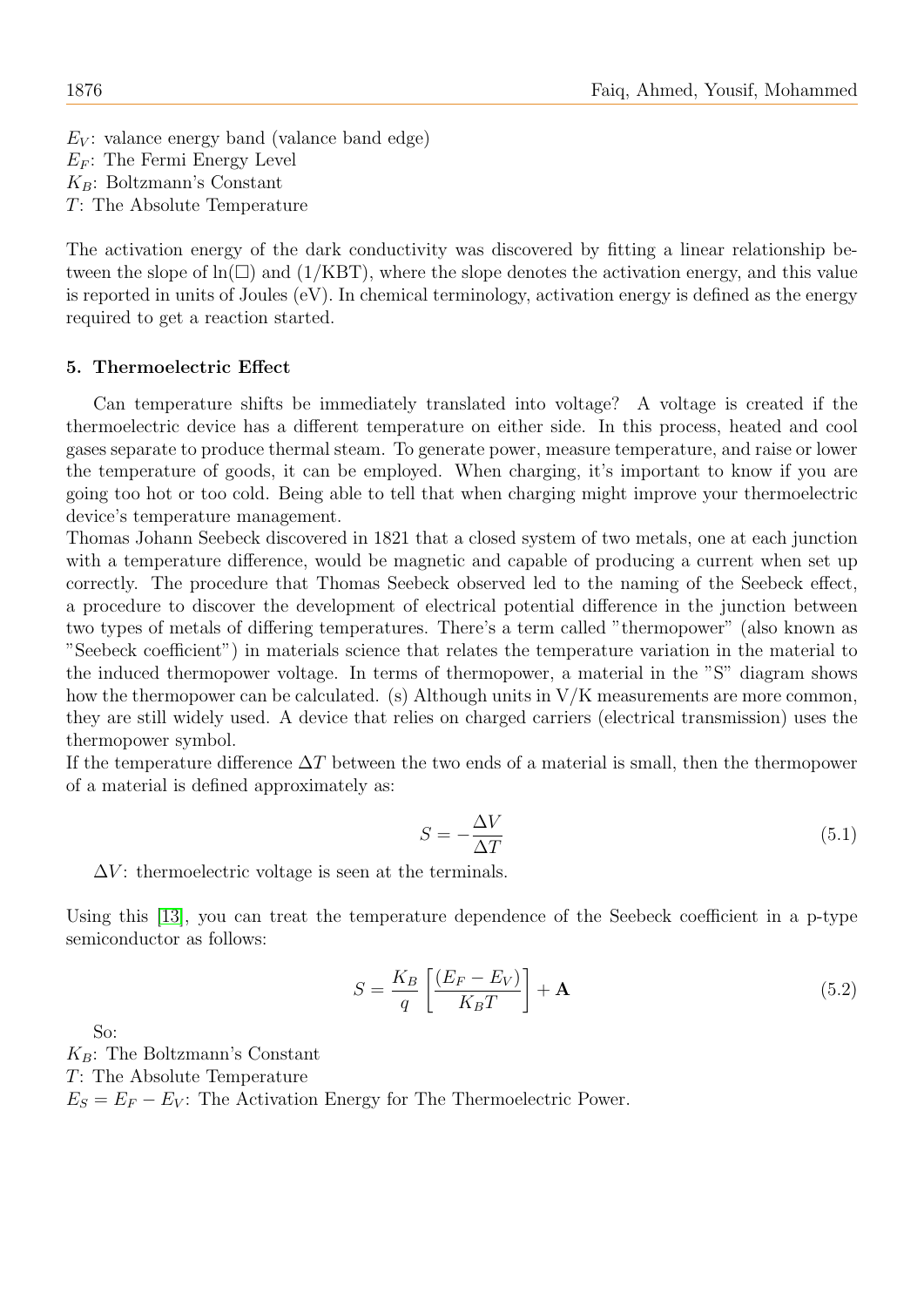# 6. Electrical Characteristics of CdTe Films: A Historical Review

The findings clarifies the plot of Ln FREA versus 1000/T, Redwan et al [\[27\]](#page-10-5) studied the electrical features of CdTe film made with a typical thermal evaporation process. The figure is divided into two linear parts, suggesting two free-flow driving energy. The value = 0.409 eV in the area with low temperatures and  $= 1.711$  eV in the region with high temperature.

The CdTe thin film developed by Ali et al. [\[2\]](#page-9-9), using Cd and Te as two distinct evaporators and Ag by using a two source evaporation technique using ion interchange procedures. The results demonstrate a decrease in electrical resistivity for film as deposited from (2.5 to108 to.cm) to (9.7 to104 to.cm) and a decrease in dark conductivity. "From (0.672 eV) to (0.527 eV) activation of energy" with increasing doping concentration of age.

Belyaev et al.[\[7\]](#page-9-10) investigate the electrical properties of cadmium-telluride films in a thermal field with a temperature gradient. The properties show that conductivity temperature dependence is governed by a simple exponential rule with an activation energy of  $(0.7-0.72)$  eV. Low conductivity and high conductivity energy activation  $(0.7 \text{ eV})$  are characteristics of film CdTe (Table = 10-8 Table-1cm-1). The influence of deposition rate and substrate temperature on CdTe film characteristics is investigated by Yoshiji etal. [\[11\]](#page-9-11). The dependence of layer conductivity on temperature was investigated at different deposition rates. At a deposition rate of 19  $A \textdegree sec - 1$  and 0.017eV at 5.9  $A \textdegree sec - 1$ , the activation energy in a low-temperature area was measured at 0.12eV. That is, the lower the film deposition rate is Cd-rich (n-type), while the more Te-rich film deposition is (p-type).

Research on Cd vacancies in CdTe sputtered films was done by Becerril et al. [\[6\]](#page-9-6). A resistivity (todd) of around 108 da.cm was seen in CdTe samples with a Cd failure. Materials with a higher Cd have a resistance (so) that reduces to 103 psi or below.

Jae-Hyeong Lee et al. [\[21\]](#page-10-6) carried out research on the electrical and optical properties of CdTe film produced by vacuum evaporation with a small separation between the source and substrate. The results show that at a room temperature, the dark resistivity of CdTe films is decreased when grown at 300 degrees Celsius [\[4\]](#page-9-12).

The CdTe thin film CSS has been prepared by Jacome et al. [\[16\]](#page-9-13) and characterized by measurements of thermoelectric energy (S) and resistivity (Ne), the CdTe films' thermoelectric power (S) has been calculated based on thermoelectric voltage measurements  $(V)$  vs.  $(T)$ ; and it has been shown that it decreases at an increased temperature and the signal of the p-type co-value has been shown.

The new hypothesis of thermoelectric effects on CdTe is being used by Vackova et al. [\[30\]](#page-10-7), with the rapid increase of Seebeck's coefficient in the CdTe with experimentally found decreased temperature and conductivity type p.

The authors of Winn et al. [\[31\]](#page-10-8) revealed the characteristics of CdTe films that were created using compound vacuum evaporation, and when these films were subjected to the thermal Seebeck effect, they were found to exhibit p-type behavior.

## 7. Thermal Evaporation–System

The deposition of CdTe material has been using thermal evaporation system type (Balzers BAE 080), which consists of two parts (vacuum chamber and vacuum system).

Ohmic contacts has been employed to achieve the lowest contact resistance. we used in (indium wire) as suitable ohmic contacts for p-type CdTe thin films.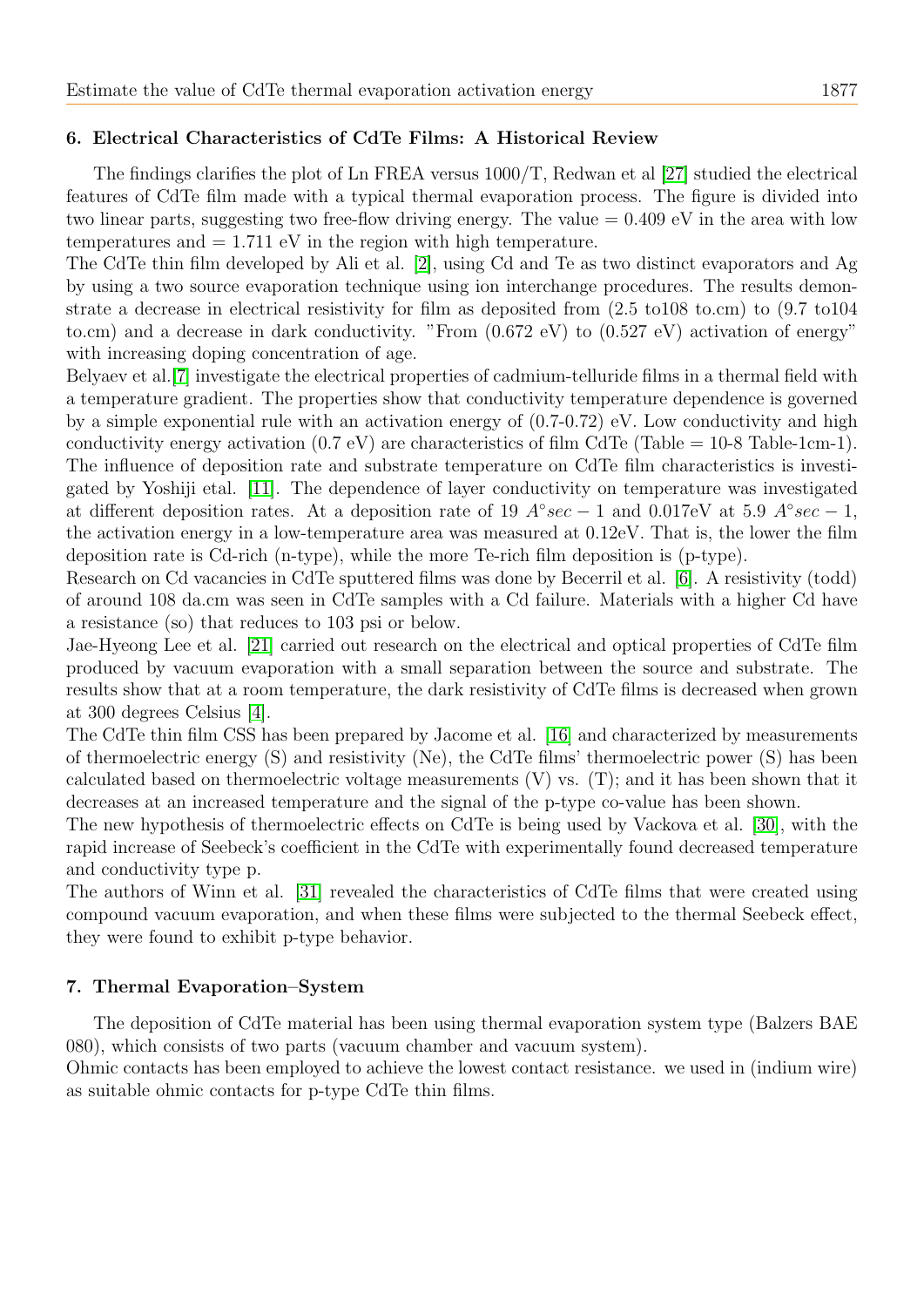

Figure 2: Thermal evaporation system.

## 8. Optical–Interference Method

In close proximity to two reflector surfaces, interference fringes are formed which allow for a direct calculation of the thickness and high precision of the film surface topography. The thickness was measured by dropping a beam of laser helium-neon with wavelength (632.8nm) on the surface of thin film at an angle (45◦ ) relative to the column above the surface of the thin film and the reflected beam passed through the lens to fall on the screen. The interference pattern (fringes) formed by the presence of a difference in phase between the beams reflected from the surface of the upper and lower thin film which can be seen on the screen, thickness can be measured by the following relation:

$$
t = \frac{\Delta x}{x} \cdot \frac{\lambda}{2} \tag{8.1}
$$

Where:

 $\Delta x$ : width of the dark fringe, X: width of the bright fringe,  $\lambda$ : wavelength (nm)

## 9. Electrical Measurements

The electrical measurements are included D.C. conductivity and Seebeck effect measurements for CdTe sample deposited on a glass substrate with in electrodes.

## 10. Electrical Resistivity

The resistivity of the Cd Te film is calculated from the slope of the horizontal line by the application of a voltage of (2-50 V) and by taking current readings as shown on the circuit (2).

## 11. D.C. Conductivity Measurements

In this experiment, researchers used a Keithley 602 to conduct CdTe film resistance measurements between 303-433K. The researchers used a digital electrometer to measure the resistance while heating the CdTe films.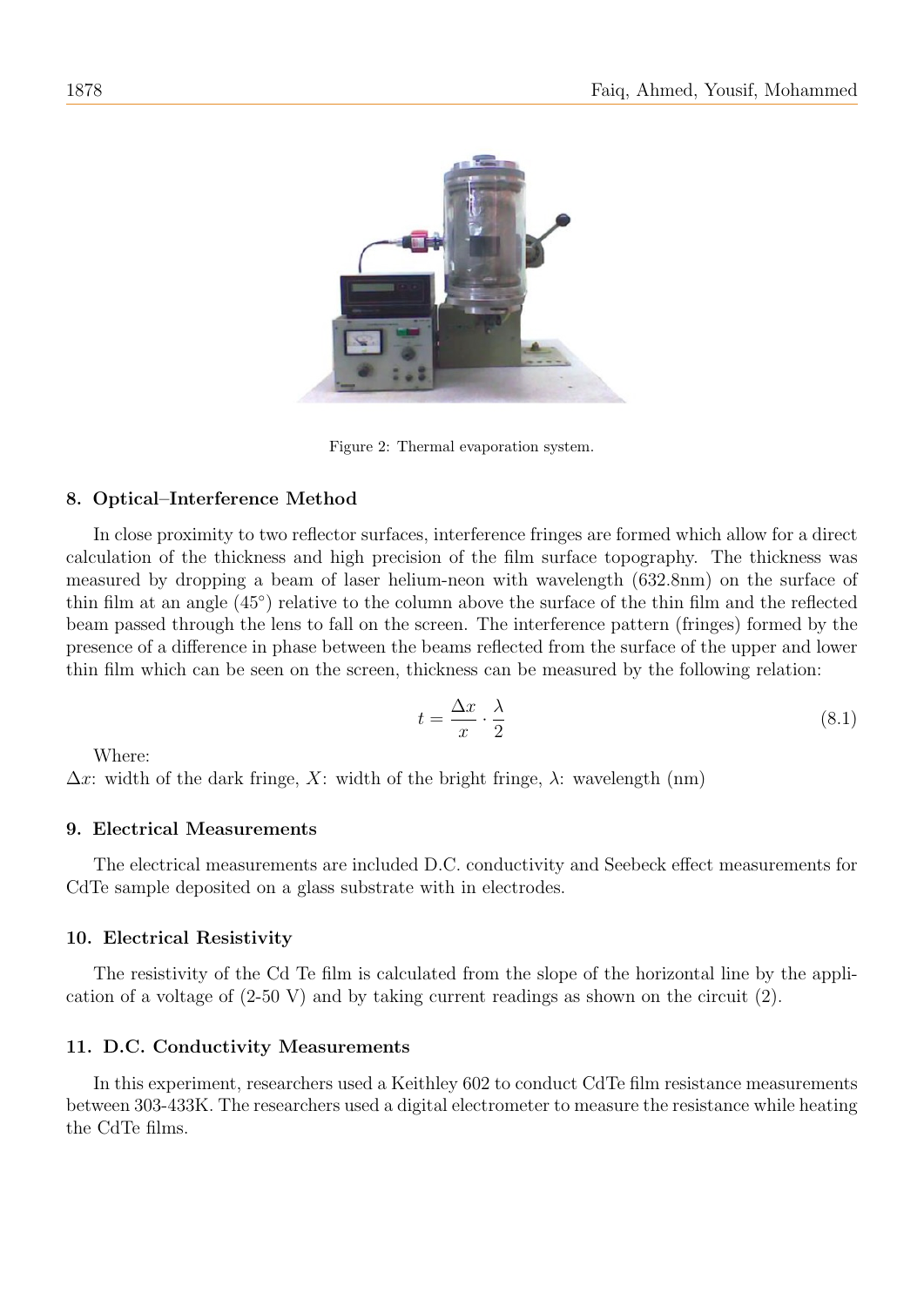

Figure 3: Electrical resistivity measurement system.



Figure 4: D.C. conductivity measurements system

## 12. Seebeck Effect Circuit

The experimental setup has been illustrated schematically in fig [5.](#page-6-0) This instrument was built to measure the film's Seebeck coefficient by using a temperature gradient along the film surface.

To regulate the left side of the device (the hot zone), the researchers used a temperature gradient  $(30°C - 80°C)$  regulated by an electrical supply with an output controlled heating. The cooler, or "wet" region, of the fluid water device was kept at a temperature of  $17^{\circ}C$ .

The two K thermocouples, which were on the film's surface, were used to measure the temperature gradient with an accuracy of  $2<sup>o</sup>C. An electronic thermometer measured the thermoelectric voltage$ caused by the heat. The Seebeck coefficient was measured by finding the Seebeck voltage  $\Delta V$  and using it to measure  $\Delta T$  as a function of  $\Delta V$ . The Seebeck coefficient can be calculated using the slope of the change in voltage over change in temperature.



<span id="page-6-0"></span>Figure 5: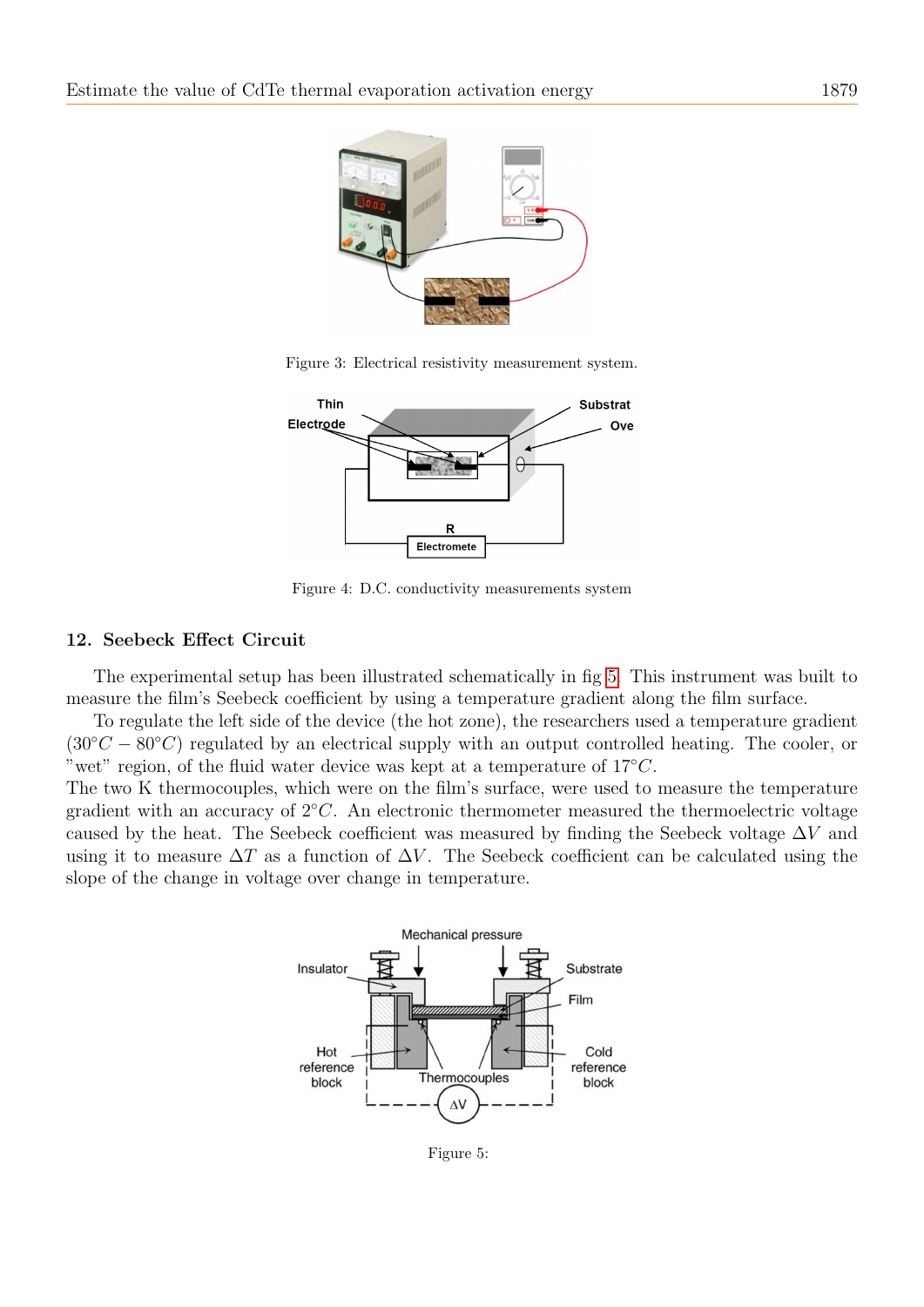

<span id="page-7-0"></span>Figure 6: current – voltage plot of CdTe thin film



<span id="page-7-1"></span>Figure 7: Variation of DC conductivity  $\sigma$  with temperature

#### 13. Expermental Work

#### 13.1. Current – voltage measurements

Using voltage ranging from 2 to 50 V, the CdTe film's resistivity was estimated from the voltage and current readings seen in figure [6,](#page-7-0) and was found to be  $(4.73 \times 1011\Box)$ , or  $(2.37 \times 107\Box cm)$ . There is a strong p-type conductivity with high resistance in all unannealed and undoped as-grown films  $[5]$ .

#### 13.2. D.C. Conductivity measurements and energy activation

Figure shows the variations in temperature conductivity (move towards T) for CdTe figure [7.](#page-7-1) Conductivity in the low-temperature zone (303-373) K has been reported to increase slowly, but in the case of higher temperatures, conductivity increases with a considerably sharper temperature [\[14\]](#page-9-15). At normal temperature the conductivity value increases to  $(1.82\pounds10 - 5 \text{ digits} = 1 - 1 \text{cm})$  at  $(433)$ K from (4.21 to 10-8 digits).

A ln versus 1.000/T plot in CdTe films' dark electrical conductivity was measured with sample temperatures ranging from 303 to 433 K in Fig [8.](#page-8-0) [\[6,](#page-9-6) [27\]](#page-10-5). A low activation energy caused the CdTe film data to be examined over a range of temperatures. However, a high activation energy value occurred in the data when temperatures rose, making the results of a carburetary emitter appear at 353K.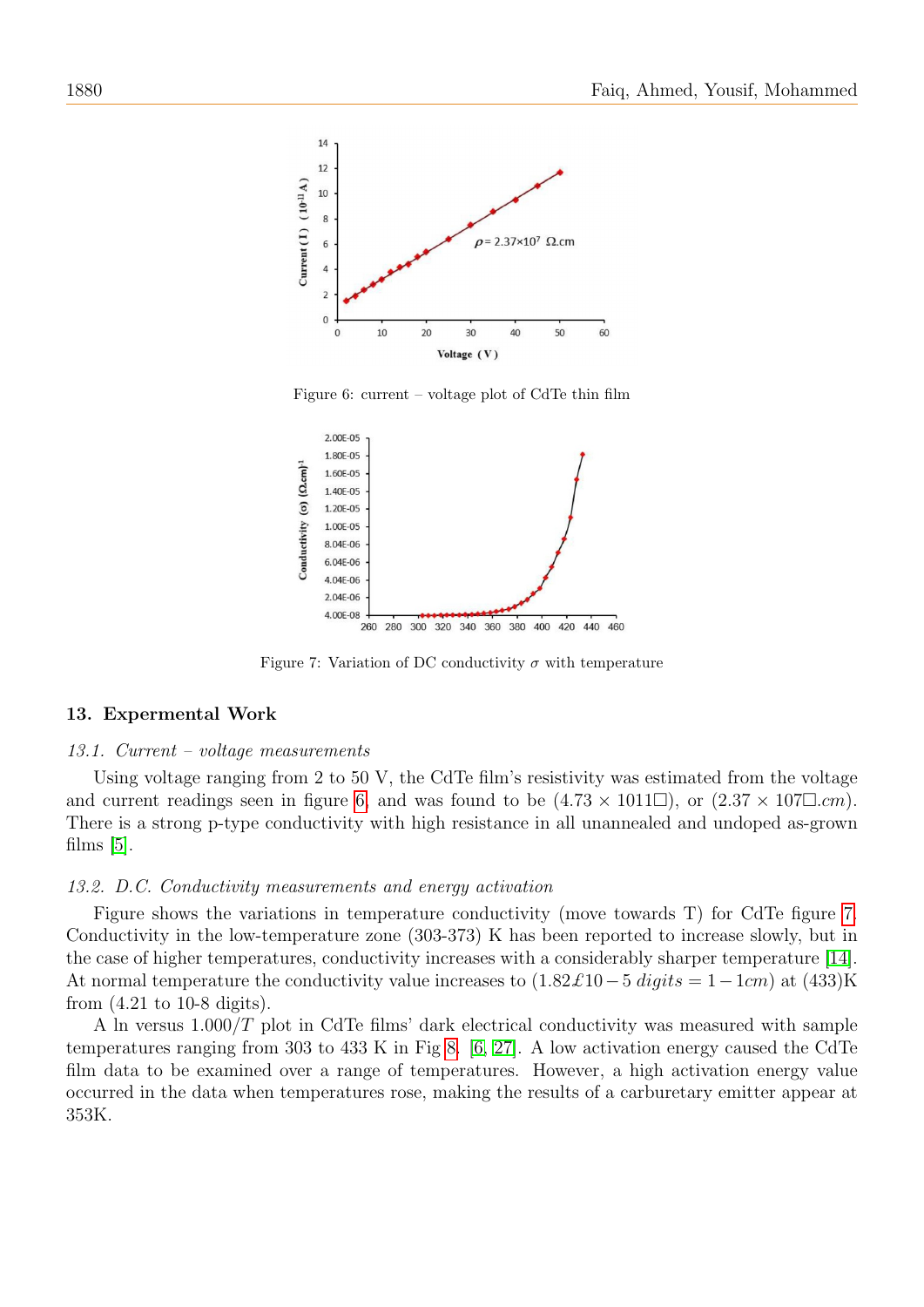

Figure 8: Variation of DC conductivity  $\ln \sigma$  with  $1000/T$  for CdTe films.

<span id="page-8-0"></span>

<span id="page-8-1"></span>Figure 9: A typical Seebeck coefficient data.

#### 13.3. Thermoelectric power/Seebeck coefficient

Any mutation or distortion of the material's Fermi level is especially vulnerable to heat power. The difference in temperature between the sample ends causes transporters to move from hot to cold, which results to electrical field and heat voltage. In the semiconductor, the temperature differential is precisely commensurate with the thermal voltage created. In order for Seebeck's thin film coefficient (thermal energy) to be computed, a plot of Seebeck voltage measurement was employed against the specimen temperature difference  $(S = V/T)$  [\[24\]](#page-10-9). Fig. [9.](#page-8-1)

The data from a straight line with a  $\Delta V$  intercept of nearly 0mV at  $\Delta T = 0$ . The value of Seebeck coefficient (S) is  $(0.103 \times 10^{-3} V/K)$ , the thermo emf voltage was found to be positive in sample. Hence the sign of the Seebeck coefficient was positive, indicating that the electrons are the minority charge carriers and the studied samples have p-type conduction [\[13,](#page-9-8) [28\]](#page-10-10).

#### 14. Conclusion

The temperature range (303-353) K of the thermoelectric power of the movies CdTe was measuring, the terminal cool of the movie at 290K was maintained with flowing water. This equation suggests that a linear plot of thermoelectric power of films with reciprocal tempro is to be achieved with the fast increase of Seebeck coefficient in the CdTe with a decreasing temperatures found experimentally [\[30\]](#page-10-7), the temperature dependency of p-type semi-conductive thermoelectric power (5). The value of thermoelectric power decreases at room temperature from (0,462 to 10-3 V livres) to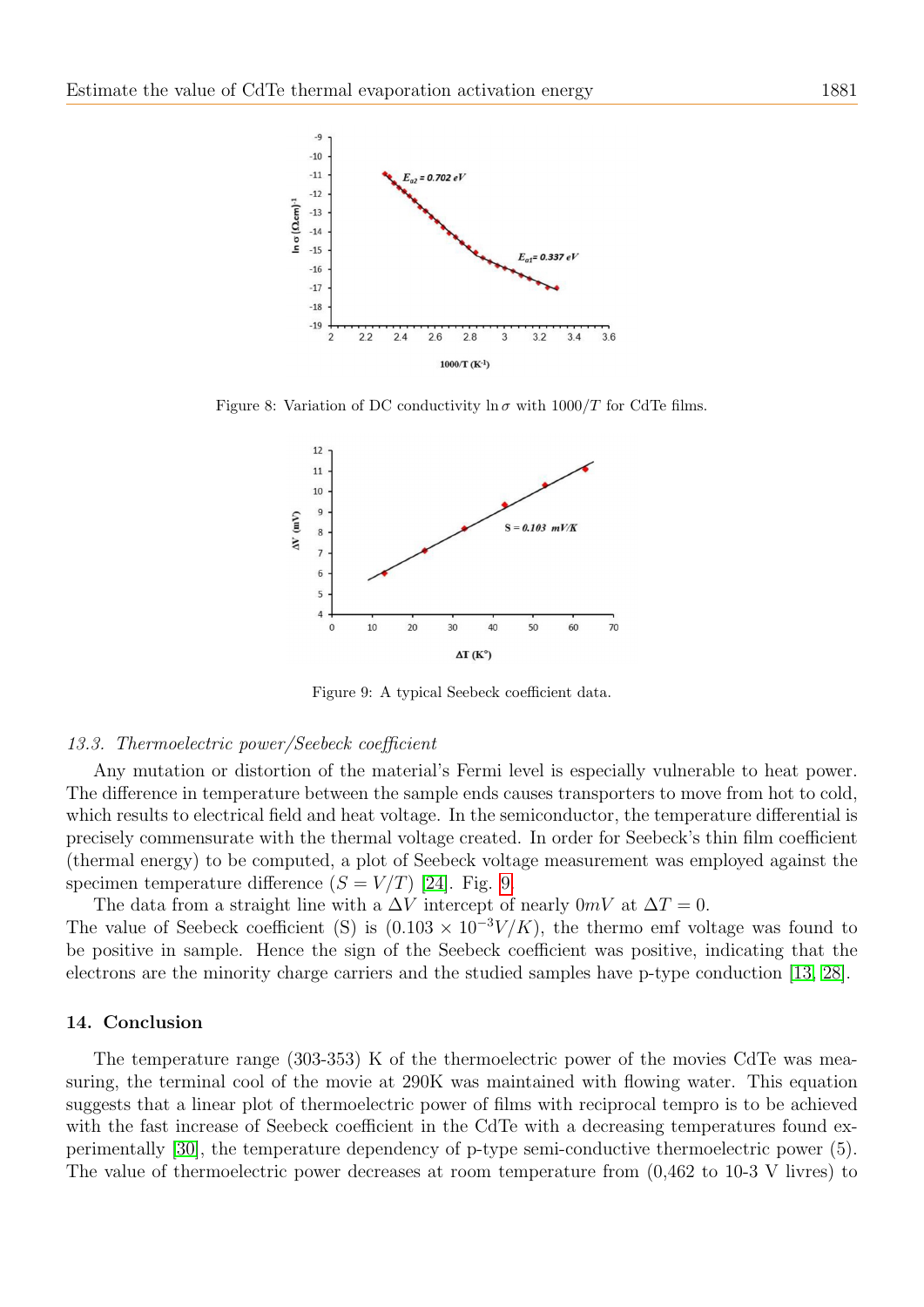

<span id="page-9-16"></span>Figure 10: Temperature dependence of Seebeck coefficient for CdTe film

 $(0.177 \text{ to } 10^{-3} \text{ V}$  livres) at (353) kilometers. The value of activating energy  $(0.561 \text{ eV})$  for thermostat power is calculated and shown from the linear components of Figure [10.](#page-9-16)

#### References

- <span id="page-9-2"></span>[1] R.A. Abdulah, Study of Photovoltaic Characteristics of CdS/CdTe Heterojunction, Master Thesis, University of Baghdad, 2006.
- <span id="page-9-9"></span>[2] A. Ali, N. Abbas Shah and A. Maqsood, Characterization of cadmium telluride thin films fabricated by two-source evaporation technique and Ag doping by ion exchange process, Solid-State Electron. 52 (2008) 205–210.
- [3] E. Bacaksiz, M. Altunbas, S. Yilmaz, M. Tomakin and M. Parlak, Effects of CdCl<sub>2</sub> treatment on properties of CdTe thin films grown by evaporation at low substrate temperatures, Cryst. Res. Technol., 42(9) (2007) 890–894.
- <span id="page-9-12"></span>[4] K. Balachander, S. Ramesh, A.J. Obaid, Simulation of 1KW multi-level switch mode power amplifier, Int. J. Innov. Sci. Eng. Res. 5(9) (2018) 85–92.
- <span id="page-9-14"></span>[5] H. Bayhan, Tr. J. Phys., 22 (1998) 441–451.
- <span id="page-9-6"></span>[6] M. Becerril, O. Zelaya-Angel, J.R. Vargas-Garcia, R. Ramirez-Bon and J. Gonzalez-Hernandez, Effects of Cd vacancies on the electrical properties of polycrystalline CdTe sputtered films, J. Phys. Chem. Solids 62 (2001) 1081–1085.
- <span id="page-9-10"></span>[7] A.P. Belyaev, V.P. Rubets and M. Yu. Nuzhdin, Electrical properties of cadmium telluride films synthesized in a thermal field with a temperature gradient, Semiconductors 37(6) (2003) 646–648.
- <span id="page-9-5"></span>[8] R.N. Bhattacharya and K. Rajeshwar, Electroless deposition of CdTe thin films, J. Electrochem. Soc. 131 (1984) 939–942.
- <span id="page-9-4"></span>[9] J.L. Boone, T.P. Van Doren and A.K. Berry, Deposition of CdTe by spray pyrolysis, Thin Solid Films 87 (1982) 259–264.
- <span id="page-9-3"></span>[10] J. Britt and C. Ferekides, Thin-film CdS/CdTe solar cell with 15.8% efficiency, Appl. Phys. Lett. 62(22) (1993) 2851–2852.
- <span id="page-9-11"></span>[11] R. Chen, L. Weng, N.C. Stzto, B. Osorto, C.J. Hsu, R. Rodgers and D.J. Lttman. Molecular, Macromolecular, and Organelle, Biomed Tech, (Berlin), 29, 242–245.
- <span id="page-9-7"></span>[12] G.Y. Chung, S.C. Park, K. Cho and B.T. Ahn, *Electrical properties of CdTe films prepared by close-spaced* sublimation with screen-printed source layers, J. Appl. Phys. 78(9) (1995) 5493–5498.
- <span id="page-9-8"></span>[13] V. Damodara Das, Thermoelectric power and figure of merit of Pb-Sn-Te alloy thin films, 16th International Conference on Thermoelectric, 1997, pp. 259–262.
- <span id="page-9-15"></span>[14] A.L. Dawar, K.V. Ferdinand, C. Jagdish, P. Kumar and P.C. Mathur, Electrical properties of Te-rich, Cd-rich and hydrogen-exposed polycrystalline CdTe thin films, J. Phys. D: Appl. Phys. 16 (1983) 2349–2360.
- <span id="page-9-0"></span>[15] S.M. Hosseini, Optical properties of cadmium telluride in zinc-blende and wurzite structure, Phys. B. 403(10–11) (2008) 1907–1915.
- <span id="page-9-13"></span>[16] C.E. Jacome, J.M. Florez and G. Gordillo, Study of electrical transport properties in polycrystalline CdTe thin films, Thin Solid Films, 396 (2001) 255–261.
- <span id="page-9-1"></span>[17] S. Jimenez-Sandoval, M. Melendez-Lira and I. Hernandez-Calderon, Crystal structure and energy gap of CdTe thin films grown by radio frequency sputtering, J. Appl. Phys. 72(9) (1992) 4197–4202.